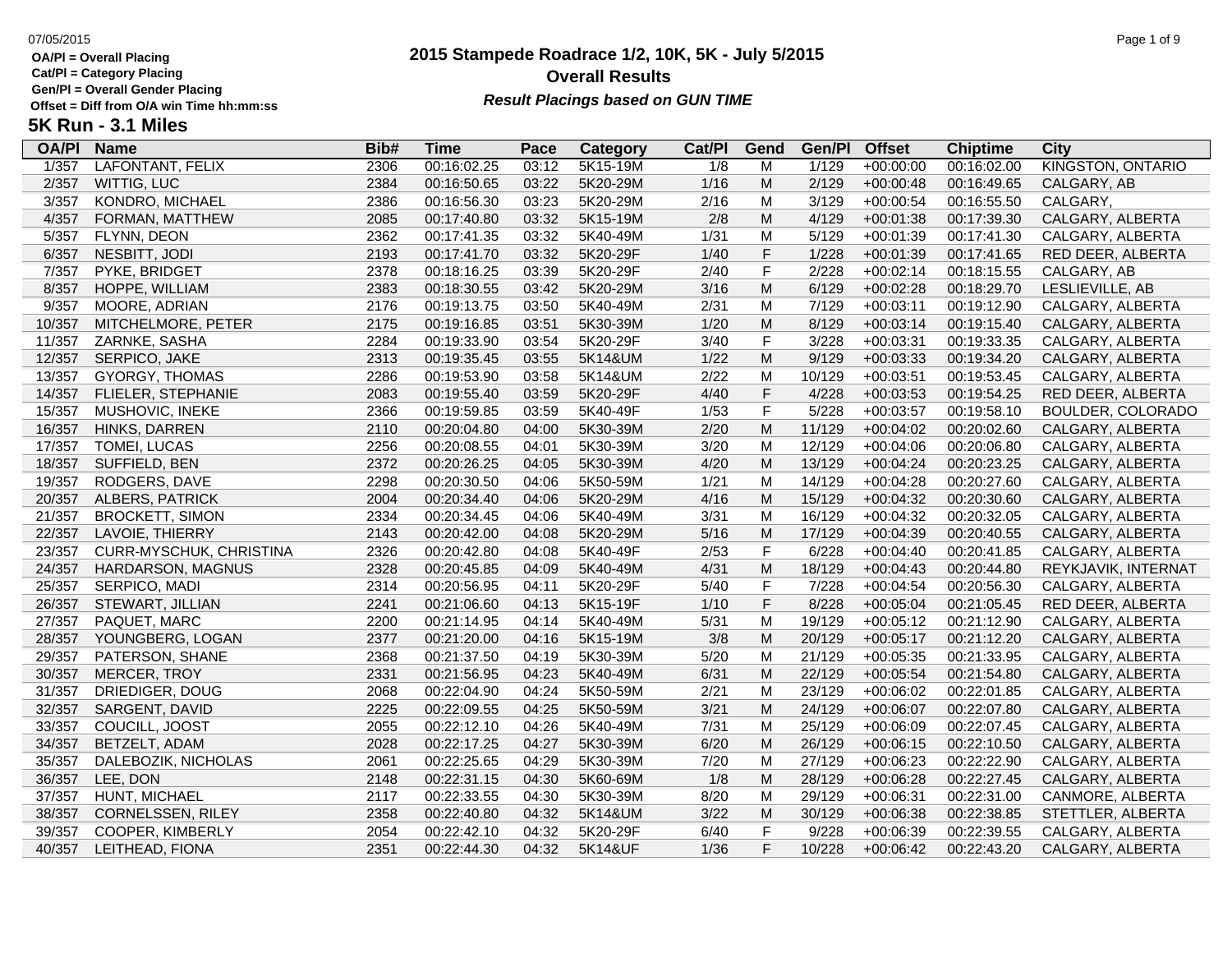**Cat/Pl = Category Placing**

**Gen/Pl = Overall Gender Placing**

## **2015 Stampede Roadrace 1/2, 10K, 5K - July 5/2015** 07/05/2015 Page 2 of 9 **Overall Results** Gen/PI = Overall Gender Placing<br>Offset = Diff from O/A win Time hh:mm:ss *Result Placings based on GUN TIME*

| <b>OA/PI</b> | <b>Name</b>                 | Bib# | <b>Time</b> | Pace  | Category | Cat/PI | Gend        | Gen/Pl | <b>Offset</b> | <b>Chiptime</b> | City                |
|--------------|-----------------------------|------|-------------|-------|----------|--------|-------------|--------|---------------|-----------------|---------------------|
| 41/357       | FINK, BLAIR                 | 2361 | 00:23:05.00 | 04:37 | 5K20-29M | 6/16   | M           | 31/129 | $+00:07:02$   | 00:23:01.30     | CALGARY, ALBERTA    |
| 42/357       | MURPHY, WILLIAM             | 2186 | 00:23:16.00 | 04:39 | 5K30-39M | 9/20   | M           | 32/129 | $+00:07:13$   | 00:23:09.75     | CALGARY, ALBERTA    |
| 43/357       | CASSIDY, DAVID              | 2355 | 00:23:18.00 | 04:39 | 5K20-29M | 7/16   | M           | 33/129 | $+00:07:15$   | 00:23:15.80     | CALGARY, ALBERTA    |
| 44/357       | SADER, KIRI                 | 2370 | 00:23:25.45 | 04:41 | 5K14&UF  | 2/36   | F           | 11/228 | $+00:07:23$   | 00:23:23.90     | STRATHMORE, ALBERT  |
| 45/357       | SADER, BEN                  | 2369 | 00:23:25.95 | 04:41 | 5K40-49M | 8/31   | M           | 34/129 | $+00:07:23$   | 00:23:23.80     | STRATHMORE, ALBERT  |
| 46/357       | <b>WARD, KRISTY</b>         | 2264 | 00:23:33.40 | 04:42 | 5K30-39F | 1/59   | $\mathsf F$ | 12/228 | $+00:07:31$   | 00:23:29.40     | CALGARY, ALBERTA    |
| 47/357       | <b>BOULTER, DANIEL</b>      | 2035 | 00:23:42.25 | 04:44 | 5K15-19M | 4/8    | M           | 35/129 | $+00:07:40$   | 00:23:31.80     | CALGARY, ALBERTA    |
| 48/357       | NARDEI, MARK                | 2190 | 00:24:04.00 | 04:48 | 5K20-29M | 8/16   | M           | 36/129 | $+00:08:01$   | 00:23:59.35     | CALGARY, ALBERTA    |
| 49/357       | KONDRO, GREG                | 2385 | 00:24:04.75 | 04:48 | 5K50-59M | 4/21   | M           | 37/129 | $+00:08:02$   | 00:23:54.35     | CALGARY,            |
| 50/357       | RODBERG, CASSANDRA          | 2218 | 00:24:08.35 | 04:49 | 5K14&UF  | 3/36   | F           | 13/228 | $+00:08:06$   | 00:24:08.05     | CALGARY, ALBERTA    |
| 51/357       | <b>MCKINNON, ROBERT</b>     | 2365 | 00:24:09.80 | 04:49 | 5K60-69M | 2/8    | M           | 38/129 | $+00:08:07$   | 00:24:09.45     | CALGARY, ALBERTA    |
| 52/357       | ANNIS, ELI                  | 2007 | 00:24:20.40 | 04:52 | 5K15-19M | 5/8    | M           | 39/129 | $+00:08:18$   | 00:24:05.35     | CALGARY, ALBERTA    |
| 53/357       | MCDONALD, GRAHAM            | 2171 | 00:24:21.60 | 04:52 | 5K15-19M | 6/8    | M           | 40/129 | $+00:08:19$   | 00:24:15.15     | CALGARY, ALBERTA    |
| 54/357       | PENNER, MIKE                | 2209 | 00:24:31.12 | 04:54 | 5K50-59M | 5/21   | M           | 41/129 | $+00:08:28$   | 00:24:31.12     | PRINCE GEORGE, BRIT |
| 55/357       | GILL, RANI                  | 2091 | 00:24:37.40 | 04:55 | 5K40-49F | 3/53   | $\mathsf F$ | 14/228 | $+00:08:35$   | 00:24:35.20     | CALGARY, ALBERTA    |
| 56/357       | KAWAKAMI, JUN               | 2125 | 00:24:39.25 | 04:55 | 5K40-49M | 9/31   | M           | 42/129 | $+00:08:37$   | 00:24:30.60     | CALGARY, ALBERTA    |
| 57/357       | DESENTIS, DARREN            | 2126 | 00:24:50.70 | 04:58 | 5K30-39M | 10/20  | м           | 43/129 | $+00:08:48$   | 00:24:41.20     | CALGARY, ALBERTA    |
| 58/357       | WILCOTT, DAVID              | 2272 | 00:24:59.95 | 04:59 | 5K50-59M | 6/21   | M           | 44/129 | $+00:08:57$   | 00:24:52.80     | CALGARY, ALBERTA    |
| 59/357       | ROMANO, PAUL                | 2219 | 00:25:03.75 | 05:00 | 5K20-29M | 9/16   | M           | 45/129 | $+00:09:01$   | 00:25:00.40     | HINTON, ALBERTA     |
| 60/357       | <b>BANTLE, MIA</b>          | 2354 | 00:25:16.05 | 05:03 | 5K14&UF  | 4/36   | $\mathsf F$ | 15/228 | $+00:09:13$   | 00:25:14.70     | CALGARY, ALBERTA    |
| 61/357       | SENDYK, MIKE                | 2393 | 00:25:17.65 | 05:03 | 5K40-49M | 10/31  | M           | 46/129 | $+00:09:15$   | 00:25:07.85     | CALGARY, ALBERTA    |
| 62/357       | DREWE, MELINDA              | 2067 | 00:25:23.60 | 05:04 | 5K40-49F | 4/53   | F           | 16/228 | $+00:09:21$   | 00:25:16.65     | CALGARY, ALBERTA    |
| 63/357       | HILDEBRANDT, DALE           | 2109 | 00:25:25.80 | 05:05 | 5K50-59M | 7/21   | M           | 47/129 | $+00:09:23$   | 00:25:18.15     | CALGARY, ALBERTA    |
| 64/357       | SANDRU, MARCELA             | 2223 | 00:25:30.10 | 05:06 | 5K40-49F | 5/53   | F           | 17/228 | +00:09:27     | 00:25:28.80     | CALGARY, ALBERTA    |
| 65/357       | MRAK, LAURA                 | 2181 | 00:25:31.00 | 05:06 | 5K30-39F | 2/59   | $\mathsf F$ | 18/228 | $+00:09:28$   | 00:25:25.00     | COALDALE, ALBERTA   |
| 66/357       | KENNA, JOEY                 | 2295 | 00:25:32.30 | 05:06 | 5K14&UM  | 4/22   | ${\sf M}$   | 48/129 | $+00:09:30$   | 00:25:23.05     | CALGARY, ALABAMA    |
| 67/357       | MOYNIHAN, CLAIRE            | 2309 | 00:25:37.95 | 05:07 | 5K15-19F | 2/10   | F           | 19/228 | $+00:09:35$   | 00:25:01.35     | CALGARY, ALBERTA    |
| 68/357       | STANLEY, LARISSA            | 2237 | 00:25:39.95 | 05:07 | 5K20-29F | 7/40   | F           | 20/228 | $+00:09:37$   | 00:25:33.75     | CALGARY, ALBERTA    |
| 69/357       | NISHIZEKI, PEGGY            | 2195 | 00:25:41.30 | 05:08 | 5K40-49F | 6/53   | $\mathsf F$ | 21/228 | $+00:09:39$   | 00:25:36.10     | RED DEER, ALBERTA   |
| 70/357       | <b>CROSBIE TRIPP, TRUTH</b> | 2060 | 00:25:43.95 | 05:08 | 5K14&UM  | $5/22$ | M           | 49/129 | $+00:09:41$   | 00:25:33.05     | CALGARY, ALBERTA    |
| 71/357       | MACDONALD, MARGAUX          | 2159 | 00:25:54.70 | 05:10 | 5K20-29F | 8/40   | $\mathsf F$ | 22/228 | $+00:09:52$   | 00:25:50.70     | KINGSTON, ONTARIO   |
| 72/357       | XU, XIAO MO                 | 2278 | 00:26:01.50 | 05:12 | 5K20-29F | 9/40   | F           | 23/228 | $+00:09:59$   | 00:25:57.15     | CALGARY, ALBERTA    |
| 73/357       | SADER, LAURA                | 2371 | 00:26:04.65 | 05:12 | 5K14&UF  | 5/36   | F           | 24/228 | $+00:10:02$   | 00:26:02.85     | STRATHMORE, ALBERT  |
| 74/357       | MAYNES, PHIL                | 2401 | 00:26:11.25 | 05:14 | 5K40-49M | 11/31  | M           | 50/129 | $+00:10:09$   | 00:26:04.65     | CALGARY,            |
| 75/357       | DALY, LORNE                 | 2327 | 00:26:12.05 | 05:14 | 5K50-59M | 8/21   | M           | 51/129 | $+00:10:09$   | 00:26:10.80     | CALGARY, ALBERTA    |
| 76/357       | LAWLESS, CRAIG              | 2144 | 00:26:14.70 | 05:14 | 5K20-29M | 10/16  | M           | 52/129 | $+00:10:12$   | 00:25:56.10     | CALGARY, ALBERTA    |
| 77/357       | HOGAN, ELLIOT               | 2111 | 00:26:18.45 | 05:15 | 5K14&UM  | 6/22   | M           | 53/129 | $+00:10:16$   | 00:26:03.20     | ST FEREOL LES NEIGE |
| 78/357       | HALPIN, OLIVIA              | 2098 | 00:26:19.25 | 05:15 | 5K15-19F | 3/10   | F           | 25/228 | $+00:10:17$   | 00:26:14.70     | CALGARY, ALBERTA    |
| 79/357       | DEERE, MATTHEW              | 2407 | 00:26:19.55 | 05:15 | 5K14&UM  | 7/22   | M           | 54/129 | $+00:10:17$   | 00:26:15.80     | <b>CALGARY</b>      |
| 80/357       | DRIEDIGER-MURPHY, LINDSAY   | 2069 | 00:26:19.75 | 05:15 | 5K30-39F | 3/59   | F           | 26/228 | $+00:10:17$   | 00:26:19.75     | CALGARY, ALBERTA    |
|              |                             |      |             |       |          |        |             |        |               |                 |                     |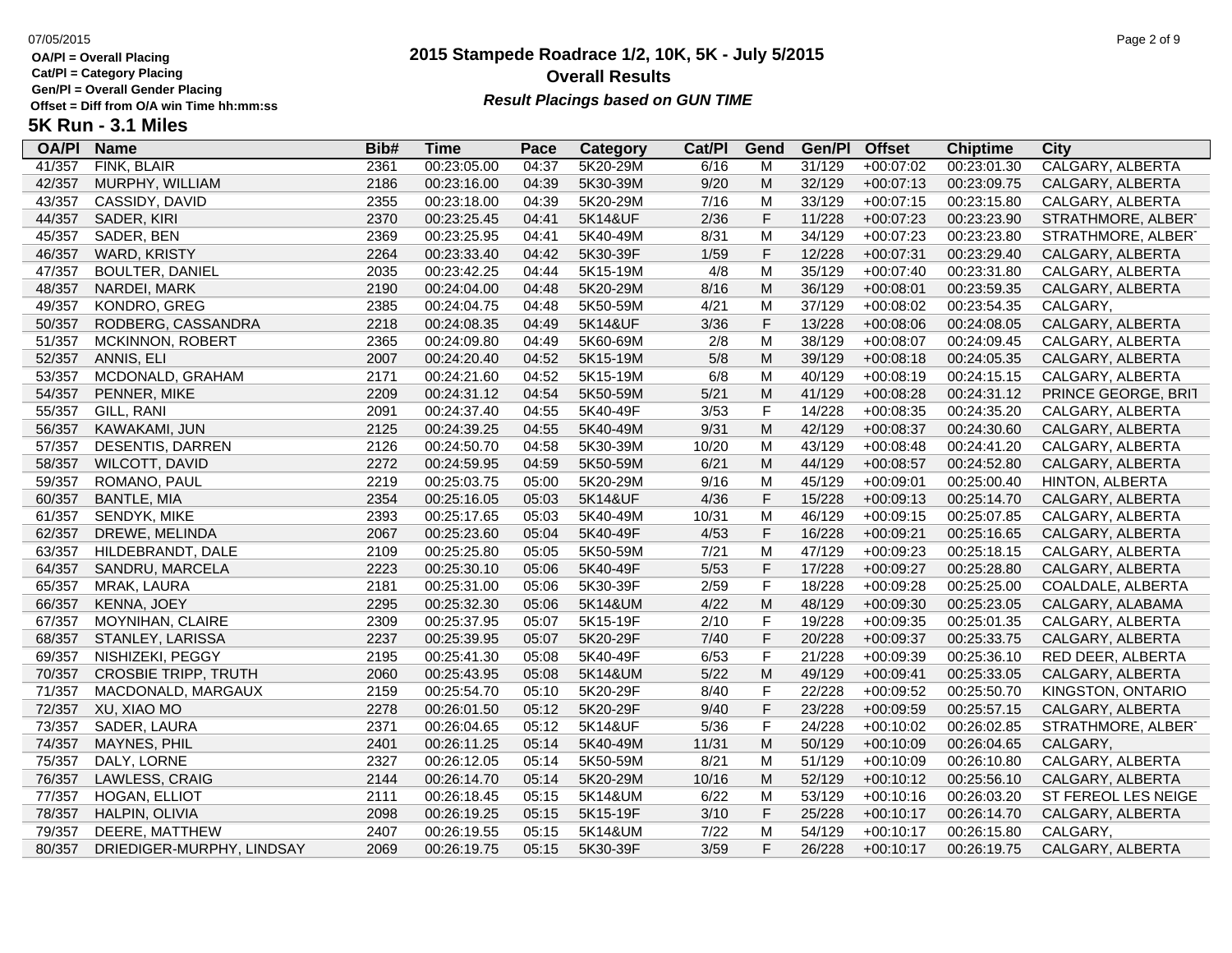**Cat/Pl = Category Placing**

**Gen/Pl = Overall Gender Placing**

### **2015 Stampede Roadrace 1/2, 10K, 5K - July 5/2015** 07/05/2015 Page 3 of 9 **Overall Results Result Placings based on GUN TIME**

| <b>OA/PI</b> | <b>Name</b>             | Bib# | <b>Time</b> | Pace  | Category | Cat/PI | Gend        | Gen/Pl | <b>Offset</b> | <b>Chiptime</b> | City                       |
|--------------|-------------------------|------|-------------|-------|----------|--------|-------------|--------|---------------|-----------------|----------------------------|
| 81/357       | <b>MCDUFFIE, NICOLA</b> | 2405 | 00:26:25.65 | 05:17 | 5K40-49F | 7/53   | F           | 27/228 | $+00:10:23$   | 00:26:23.25     | CALGARY, ALBERTA           |
| 82/357       | <b>WILSON, CORAH</b>    | 2273 | 00:26:32.10 | 05:18 | 5K14&UF  | 6/36   | F           | 28/228 | $+00:10:29$   | 00:26:26.45     | CALGARY, ALBERTA           |
| 83/357       | BARRETT, JAKE           | 2019 | 00:26:35.00 | 05:19 | 5K14&UM  | 8/22   | M           | 55/129 | $+00:10:32$   | 00:26:15.60     | KATHYRN, ALBERTA           |
| 84/357       | JOHNSON, JAYDEN         | 2123 | 00:26:36.60 | 05:19 | 5K14&UM  | 9/22   | M           | 56/129 | $+00:10:34$   | 00:26:26.30     | CALGARY, ALBERTA           |
| 85/357       | PARR, MARK              | 2204 | 00:26:36.65 | 05:19 | 5K40-49M | 12/31  | м           | 57/129 | $+00:10:34$   | 00:26:36.65     | CALGARY, ALBERTA           |
| 86/357       | IDEHEN, JOSEPH          | 2294 | 00:26:40.20 | 05:20 | 5K20-29M | 11/16  | M           | 58/129 | $+00:10:37$   | 00:26:37.35     | CALGARY, ALBERTA           |
| 87/357       | KIRKBY, BOB             | 2133 | 00:26:48.25 | 05:21 | 5K60-69M | 3/8    | M           | 59/129 | $+00:10:46$   | 00:26:46.45     | CALGARY, ALBERTA           |
| 88/357       | COOPER, JOHN            | 2053 | 00:26:48.40 | 05:21 | 5K50-59M | 9/21   | M           | 60/129 | $+00:10:46$   | 00:26:45.70     | CALGARY, ALBERTA           |
| 89/357       | SERPICO, ROSE           | 2315 | 00:26:49.50 | 05:21 | 5K40-49F | 8/53   | $\mathsf F$ | 29/228 | $+00:10:47$   | 00:26:40.95     | CALGARY, ALBERTA           |
| 90/357       | MACPHERSON, BERKLY      | 1249 | 00:26:56.70 | 05:23 | 5K20-29F | 10/40  | $\mathsf F$ | 30/228 | $+00:10:54$   | 00:26:52.25     | CALGARY, ALBERTA           |
| 91/357       | MACPHERSON, SUE         | 1251 | 00:26:57.25 | 05:23 | 5K50-59F | 1/20   | $\mathsf F$ | 31/228 | $+00:10:55$   | 00:26:52.65     | CALGARY, ALBERTA           |
| 92/357       | SAEGER, SIMONE          | 2222 | 00:26:59.85 | 05:23 | 5K50-59F | 2/20   | $\mathsf F$ | 32/228 | $+00:10:57$   | 00:26:54.50     | CALGARY, ALBERTA           |
| 93/357       | CHALIFOUX, TRACY        | 2285 | 00:27:06.45 | 05:25 | 5K50-59M | 10/21  | M           | 61/129 | $+00:11:04$   | 00:26:59.30     | CALGARY, ALBERTA           |
| 94/357       | PARKER, J               | 2203 | 00:27:10.45 | 05:26 | 5K50-59M | 11/21  | M           | 62/129 | $+00:11:08$   | 00:27:04.20     | CALGARY, ALBERTA           |
| 95/357       | ANDERSON, SUSAN         | 2297 | 00:27:10.50 | 05:26 | 5K50-59F | 3/20   | $\mathsf F$ | 33/228 | $+00:11:08$   | 00:27:02.40     | CALGARY, ALBERTA           |
| 96/357       | DICKIE, COURTNEY        | 2063 | 00:27:11.25 | 05:26 | 5K20-29F | 11/40  | $\mathsf F$ | 34/228 | $+00:11:09$   | 00:27:03.20     | <b>COLLEGE STATION, TE</b> |
| 97/357       | JORGENSEN, AIMEE        | 2124 | 00:27:14.75 | 05:26 | 5K30-39F | 4/59   | $\mathsf F$ | 35/228 | $+00:11:12$   | 00:26:58.45     | RIVERVIEW, NEW BRUI        |
| 98/357       | VON ROTHKIRCH, TREVOR   | 2399 | 00:27:23.85 | 05:28 | 5K40-49M | 13/31  | M           | 63/129 | $+00:11:21$   | 00:27:16.40     | CALGARY,                   |
| 99/357       | HILL, ASTER             | 2397 | 00:27:27.55 | 05:29 | 5K15-19F | 4/10   | F           | 36/228 | $+00:11:25$   | 00:27:19.70     | REDWOOD MEADOWS            |
| 100/357      | STONE, DOUG             | 2246 | 00:27:31.50 | 05:30 | 5K50-59M | 12/21  | M           | 64/129 | $+00:11:29$   | 00:27:10.05     | CALGARY, ALBERTA           |
| 101/357      | STANFORD, ROXANNE       | 2236 | 00:27:35.15 | 05:31 | 5K40-49F | 9/53   | $\mathsf F$ | 37/228 | $+00:11:32$   | 00:27:30.70     | CALGARY, ALBERTA           |
| 102/357      | HEDGES, SAYLOR          | 2103 | 00:27:35.80 | 05:31 | 5K14&UF  | 7/36   | $\mathsf F$ | 38/228 | $+00:11:33$   | 00:27:28.65     | CALGARY, ALBERTA           |
| 103/357      | HEDGES, JO-ANN          | 2102 | 00:27:36.05 | 05:31 | 5K40-49F | 10/53  | $\mathsf F$ | 39/228 | $+00:11:33$   | 00:27:29.10     | CALGARY, ALBERTA           |
| 104/357      | WALSH, MAC              | 2263 | 00:27:39.60 | 05:31 | 5K20-29M | 12/16  | M           | 65/129 | $+00:11:37$   | 00:27:28.15     | CALGARY, ALBERTA           |
| 105/357      | WHITE, MELISSA          | 2268 | 00:27:39.85 | 05:31 | 5K20-29F | 12/40  | $\mathsf F$ | 40/228 | $+00:11:37$   | 00:27:28.50     | CALGARY, ALBERTA           |
| 106/357      | SINCLAIR, ROSLIN        | 2228 | 00:27:39.95 | 05:31 | 5K40-49F | 11/53  | $\mathsf F$ | 41/228 | $+00:11:37$   | 00:27:34.00     | TORONTO, ONTARIO           |
| 107/357      | <b>ROSS, MARK</b>       | 2220 | 00:27:43.20 | 05:32 | 5K40-49M | 14/31  | M           | 66/129 | $+00:11:40$   | 00:27:38.90     | <b>BROOKS, ALBERTA</b>     |
| 108/357      | WITHELL, JOCELYN        | 2274 | 00:27:49.65 | 05:33 | 5K30-39F | 5/59   | $\mathsf F$ | 42/228 | $+00:11:47$   | 00:27:26.70     | CALGARY, ALBERTA           |
| 109/357      | HEAD, KEVIN             | 2101 | 00:27:50.75 | 05:34 | 5K30-39M | 11/20  | M           | 67/129 | $+00:11:48$   | 00:27:39.40     | CALGARY, ALBERTA           |
| 110/357      | WOODS, ALISON           | 2276 | 00:27:53.75 | 05:34 | 5K30-39F | 6/59   | $\mathsf F$ | 43/228 | $+00:11:51$   | 00:27:48.40     | CALGARY, ALBERTA           |
| 111/357      | <b>BOULTER, LEAH</b>    | 2036 | 00:28:00.50 | 05:36 | 5K40-49F | 12/53  | $\mathsf F$ | 44/228 | $+00:11:58$   | 00:27:50.40     | CALGARY, ALBERTA           |
| 112/357      | HOGAN, ISAAC            | 2112 | 00:28:03.55 | 05:36 | 5K14&UM  | 10/22  | M           | 68/129 | $+00:12:01$   | 00:27:47.55     | ST FEREOL LES NEIGE        |
| 113/357      | HOGAN, MIKE             | 2114 | 00:28:03.70 | 05:36 | 5K40-49M | 15/31  | M           | 69/129 | $+00:12:01$   | 00:27:49.05     | ST FEREOL LES NEIGE        |
| 114/357      | REDEKOP, COLIN          | 2215 | 00:28:12.80 | 05:38 | 5K40-49M | 16/31  | M           | 70/129 | $+00:12:10$   | 00:28:01.15     | CALGARY, ALBERTA           |
| 115/357      | SHAW, EVE               | 2227 | 00:28:13.80 | 05:38 | 5K30-39F | 7/59   | F           | 45/228 | $+00:12:11$   | 00:28:10.85     | CALGARY, ALBERTA           |
| 116/357      | MACDONALD, COLIN        | 2155 | 00:28:15.15 | 05:39 | 5K60-69M | 4/8    | M           | 71/129 | $+00:12:12$   | 00:28:11.45     | CALGARY, ALBERTA           |
| 117/357      | CARRUTHERS, CAROLYN     | 2293 | 00:28:19.25 | 05:39 | 5K40-49F | 13/53  | $\mathsf F$ | 46/228 | $+00:12:17$   | 00:28:14.85     | OKOTOKS, ALBERTA           |
| 118/357      | <b>HEIM, TRACY</b>      | 2104 | 00:28:36.60 | 05:43 | 5K40-49F | 14/53  | $\mathsf F$ | 47/228 | $+00:12:34$   | 00:28:30.10     | CALGARY, ALBERTA           |
| 119/357      | <b>BEATTIE, MAEGEN</b>  | 2022 | 00:28:38.45 | 05:43 | 5K30-39F | 8/59   | $\mathsf F$ | 48/228 | $+00:12:36$   | 00:28:28.35     | CASLGARY, ALBERTA          |
| 120/357      | CLARK, JAMIE            | 2048 | 00:28:39.40 | 05:43 | 5K60-69M | 5/8    | M           | 72/129 | $+00:12:37$   | 00:28:34.15     | CALGARY, ALBERTA           |
|              |                         |      |             |       |          |        |             |        |               |                 |                            |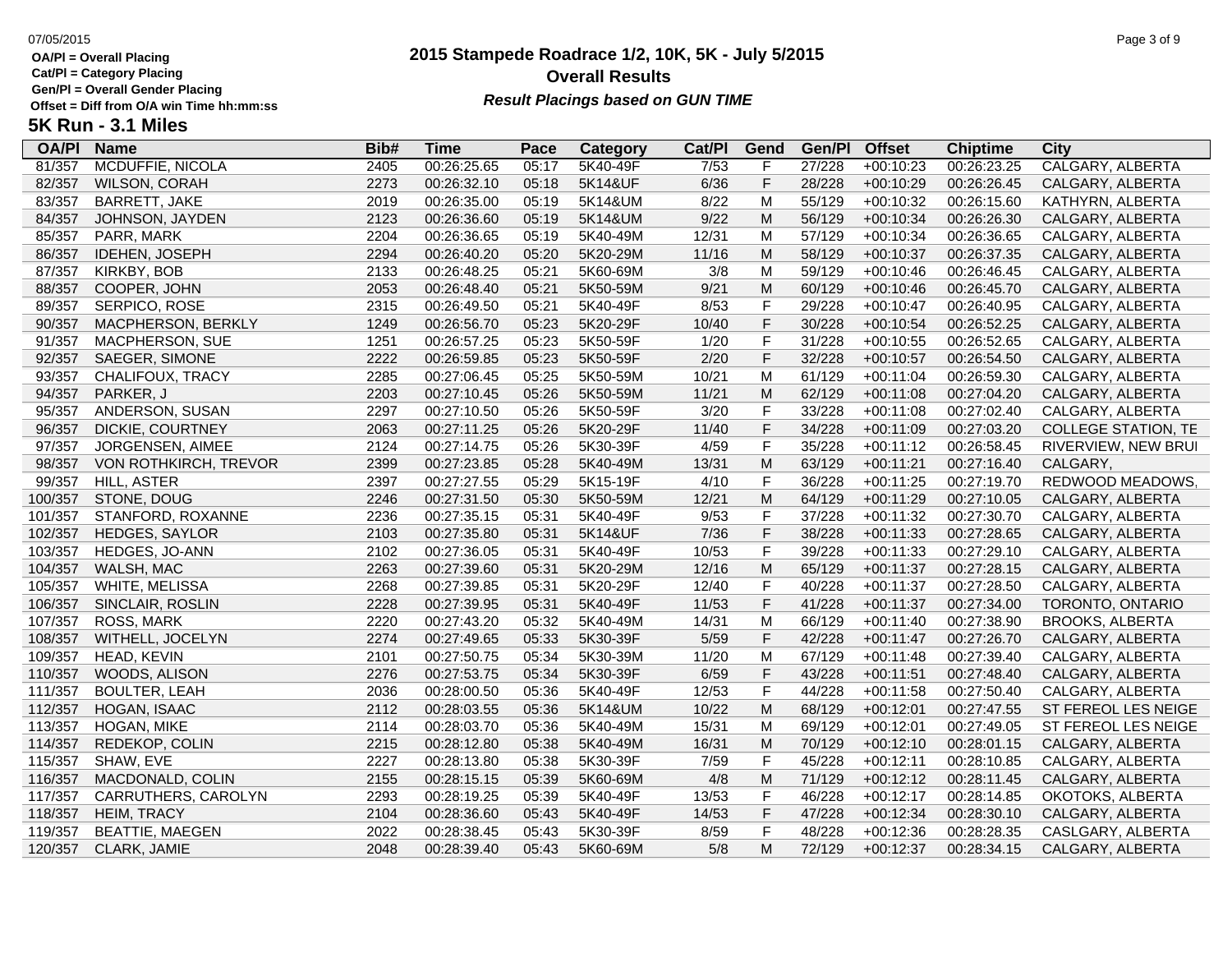**Cat/Pl = Category Placing**

**Gen/Pl = Overall Gender Placing**

### **2015 Stampede Roadrace 1/2, 10K, 5K - July 5/2015** 07/05/2015 Page 4 of 9 **Overall Results Result Placings based on GUN TIME**

| <b>OA/PI</b> | <b>Name</b>             | Bib# | Time        | Pace  | Category           | Cat/Pl | Gend           | Gen/Pl | <b>Offset</b> | <b>Chiptime</b> | City                 |
|--------------|-------------------------|------|-------------|-------|--------------------|--------|----------------|--------|---------------|-----------------|----------------------|
| 121/357      | LEITHEAD, AMY           | 2350 | 00:28:40.10 | 05:44 | <b>5K14&amp;UF</b> | 8/36   | F              | 49/228 | $+00:12:37$   | 00:28:38.75     | CALGARY, ALBERTA     |
| 122/357      | LACHANCE, LINDSEY       | 2139 | 00:28:42.70 | 05:44 | 5K30-39F           | 9/59   | F              | 50/228 | $+00:12:40$   | 00:28:23.90     | CALGARY, ALBERTA     |
| 123/357      | DROHAN, REBECCA         | 2305 | 00:28:44.45 | 05:44 | 5K20-29F           | 13/40  | $\mathsf F$    | 51/228 | $+00:12:42$   | 00:28:26.10     | CALGARY, ALBERTA     |
| 124/357      | STEWART, DARREN         | 2239 | 00:28:45.10 | 05:45 | 5K30-39M           | 12/20  | M              | 73/129 | $+00:12:42$   | 00:28:38.25     | CALGARY, ALBERTA     |
| 125/357      | STEWART, KEELYN         | 2242 | 00:28:45.20 | 05:45 | 5K14&UF            | 9/36   | F              | 52/228 | $+00:12:42$   | 00:28:38.45     | CALGARY, ALBERTA     |
| 126/357      | CULLINGHAM, CAROL       | 2360 | 00:28:58.45 | 05:47 | 5K30-39F           | 10/59  | F              | 53/228 | $+00:12:56$   | 00:28:43.50     | CALGARY, ALBERTA     |
| 127/357      | NOTTINGHAM, JAMES       | 2197 | 00:29:00.10 | 05:48 | 5K15-19M           | 7/8    | M              | 74/129 | $+00:12:57$   | 00:28:43.40     | MONTEVIDEO, INTERN   |
| 128/357      | MACDONALD, SARAH        | 2375 | 00:29:01.70 | 05:48 | 5K30-39F           | 11/59  | $\mathsf F$    | 54/228 | $+00:12:59$   | 00:28:58.50     | CALGARY, ALBERTA     |
| 129/357      | PARKINSON, CYNDI        | 2395 | 00:29:03.35 | 05:48 | 5K50-59F           | 4/20   | $\mathsf F$    | 55/228 | $+00:13:01$   | 00:28:46.75     | CALGARY, AB          |
| 130/357      | <b>BANTLE, CHLOE</b>    | 2353 | 00:29:07.50 | 05:49 | 5K14&UF            | 10/36  | $\mathsf F$    | 56/228 | $+00:13:05$   | 00:28:59.40     | CALGARY, ALBERTA     |
| 131/357      | CLINGMAN, PETRINA       | 2049 | 00:29:07.70 | 05:49 | 5K30-39F           | 12/59  | F              | 57/228 | $+00:13:05$   | 00:28:54.10     | OKOTOKS, ALBERTA     |
| 132/357      | <b>TULIP, CAREN</b>     | 2296 | 00:29:13.30 | 05:50 | 5K40-49F           | 15/53  | $\mathsf F$    | 58/228 | $+00:13:11$   | 00:29:01.05     | CALGARY, ALBERTA     |
| 133/357      | SMITH, SARAH            | 2233 | 00:29:13.45 | 05:50 | 5K20-29F           | 14/40  | $\mathsf F$    | 59/228 | $+00:13:11$   | 00:28:54.35     | STONY PLAIN, ALBERT  |
| 134/357      | KOOLE, DANIELLE         | 2137 | 00:29:14.35 | 05:50 | 5K14&UF            | 11/36  | $\mathsf F$    | 60/228 | $+00:13:12$   | 00:29:02.00     | CALGARY, ALBERTA     |
| 135/357      | CROMBEEN, MEGAN         | 2058 | 00:29:14.45 | 05:50 | 5K14&UF            | 12/36  | $\mathsf F$    | 61/228 | $+00:13:12$   | 00:29:01.15     | CALGARY, ALBERTA     |
| 136/357      | WHITE, EMMA             | 2266 | 00:29:14.95 | 05:50 | 5K14&UF            | 13/36  | $\mathsf F$    | 62/228 | $+00:13:12$   | 00:29:03.00     | CALGARY, ALBERTA     |
| 137/357      | CHADWICK, HARRY         | 2045 | 00:29:15.50 | 05:51 | 5K20-29M           | 13/16  | М              | 75/129 | $+00:13:13$   | 00:29:03.45     | BILLINGSHURST, INTEI |
| 138/357      | MACDONALD, IRENE        | 2157 | 00:29:16.50 | 05:51 | 5K60-69F           | 1/9    | $\mathsf{F}$   | 63/228 | $+00:13:14$   | 00:29:12.55     | CALGARY, ALBERTA     |
| 139/357      | <b>CULLEN, EMMA</b>     | 2394 | 00:29:19.35 | 05:51 | 5K14&UF            | 14/36  | $\mathsf F$    | 64/228 | $+00:13:17$   | 00:29:02.00     | CALGARY, AB          |
| 140/357      | FENNIAK, AMANDA         | 2335 | 00:29:26.95 | 05:53 | 5K30-39F           | 13/59  | $\mathsf F$    | 65/228 | $+00:13:24$   | 00:29:08.75     | CALGARY, ALBERTA     |
| 141/357      | <b>GILLIS, TERRI</b>    | 2092 | 00:29:33.75 | 05:54 | 5K40-49F           | 16/53  | $\mathsf F$    | 66/228 | $+00:13:31$   | 00:29:13.25     | CALGARY, ALBERTA     |
| 142/357      | TAYLOR, ROXANNE         | 2250 | 00:29:43.35 | 05:56 | 5K20-29F           | 15/40  | $\mathsf F$    | 67/228 | $+00:13:41$   | 00:29:31.45     | CALGARY, ALBERTA     |
| 143/357      | WHITE, JOANNA           | 2267 | 00:29:43.40 | 05:56 | 5K14&UF            | 15/36  | $\mathsf F$    | 68/228 | $+00:13:41$   | 00:29:31.20     | CALGARY, ALBERTA     |
| 144/357      | <b>COLLIS, JENNIFER</b> | 2304 | 00:29:46.45 | 05:57 | 5K30-39F           | 14/59  | $\mathsf F$    | 69/228 | $+00:13:44$   | 00:29:31.25     | CALGARY, ALBERTA     |
| 145/357      | FETHERSTONHAUGH, DRYDEN | 2077 | 00:29:48.50 | 05:57 | 5K14&UM            | 11/22  | M              | 76/129 | $+00:13:46$   | 00:29:41.75     | CALGARY, ALBERTA     |
| 146/357      | FAWCETT, CAMILLE        | 2075 | 00:29:49.25 | 05:57 | 5K14&UF            | 16/36  | $\mathsf F$    | 70/228 | $+00:13:47$   | 00:29:36.75     | CALGARY, ALBERTA     |
| 147/357      | STEWART, TAEGAN         | 2244 | 00:29:50.30 | 05:58 | 5K14&UF            | 17/36  | $\mathsf F$    | 71/228 | $+00:13:48$   | 00:29:43.25     | CALGARY, ALBERTA     |
| 148/357      | CARROLL, KATIE          | 2042 | 00:29:50.55 | 05:58 | 5K14&UF            | 18/36  | $\mathsf F$    | 72/228 | $+00:13:48$   | 00:29:40.10     | CALGARY, ALBERTA     |
| 149/357      | ELLIOTT, REBECCA        | 2071 | 00:29:51.25 | 05:58 | 5K14&UF            | 19/36  | $\mathsf F$    | 73/228 | $+00:13:49$   | 00:29:38.90     | CALGARY, ALBERTA     |
| 150/357      | STEWART, RHIAN          | 2243 | 00:29:52.20 | 05:58 | 5K30-39F           | 15/59  | $\mathsf F$    | 74/228 | $+00:13:49$   | 00:29:45.20     | CALGARY, ALBERTA     |
| 151/357      | ELLIOTT, JULIE          | 2070 | 00:29:52.60 | 05:58 | 5K14&UF            | 20/36  | $\mathsf F$    | 75/228 | $+00:13:50$   | 00:29:40.05     | CALGARY, ALBERTA     |
| 152/357      | <b>SARTISON, PIPER</b>  | 2235 | 00:29:53.60 | 05:58 | 5K14&UF            | 21/36  | $\mathsf F$    | 76/228 | $+00:13:51$   | 00:29:41.80     | CALGARY, ALBERTA     |
| 153/357      | <b>TELANG, LISA</b>     | 2253 | 00:30:01.35 | 06:00 | 5K40-49F           | 17/53  | $\overline{F}$ | 77/228 | $+00:13:59$   | 00:29:50.95     | CALGARY, ALBERTA     |
| 154/357      | <b>MYERS, ERIC</b>      | 2288 | 00:30:02.15 | 06:00 | 5K20-29M           | 14/16  | M              | 77/129 | $+00:13:59$   | 00:29:50.15     | CALGARY, ALBERTA     |
| 155/357      | JAMAL, ALIFA            | 2122 | 00:30:02.45 | 06:00 | 5K15-19F           | 5/10   | $\mathsf F$    | 78/228 | $+00:14:00$   | 00:29:46.60     | CALGARY, ALBERTA     |
| 156/357      | LONGWORTH, HERB         | 2151 | 00:30:11.50 | 06:02 | 5K60-69M           | 6/8    | M              | 78/129 | $+00:14:09$   | 00:29:53.50     | CALGARY, ALBERTA     |
| 157/357      | MULDER, TRISH           | 2345 | 00:30:12.95 | 06:02 | 5K30-39F           | 16/59  | $\mathsf F$    | 79/228 | $+00:14:10$   | 00:30:03.80     | CALGARY, ALBERTA     |
| 158/357      | MOYNIHAN, COLLEEN       | 2180 | 00:30:17.25 | 06:03 | 5K50-59F           | 5/20   | $\mathsf{F}$   | 80/228 | $+00:14:15$   | 00:29:18.50     | CALGARY, ALBERTA     |
| 159/357      | STEMPAK, KATHY          | 2238 | 00:30:18.10 | 06:03 | 5K30-39F           | 17/59  | F              | 81/228 | $+00:14:15$   | 00:30:08.25     | CALGARY, ALBERTA     |
| 160/357      | WHITE, TYLER            | 2270 | 00:30:18.50 | 06:03 | 5K20-29M           | 15/16  | M              | 79/129 | $+00:14:16$   | 00:30:08.90     | CALGARY, ALBERTA     |
|              |                         |      |             |       |                    |        |                |        |               |                 |                      |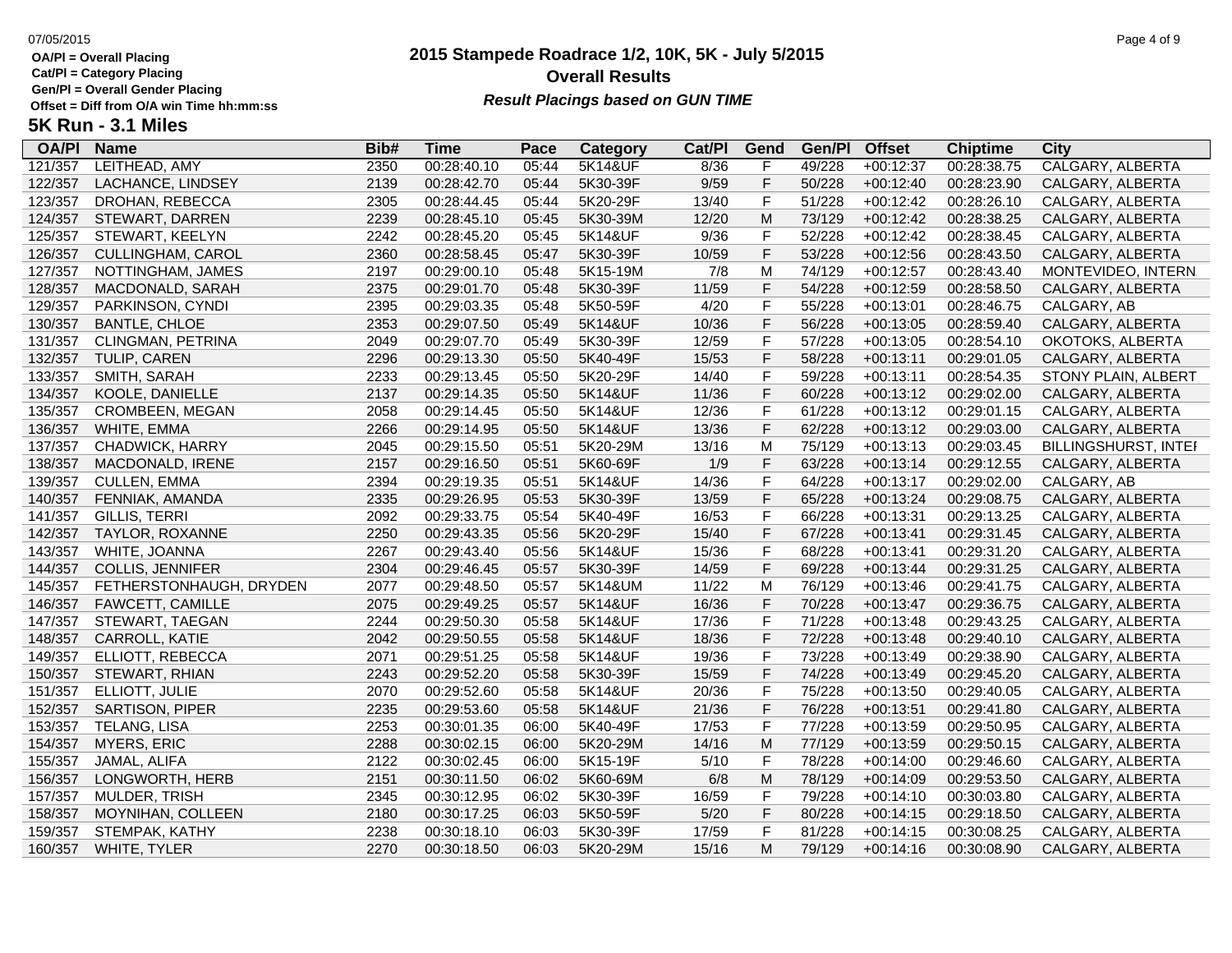**Cat/Pl = Category Placing**

**Gen/Pl = Overall Gender Placing**

### **2015 Stampede Roadrace 1/2, 10K, 5K - July 5/2015** 07/05/2015 Page 5 of 9 **Overall Results Result Placings based on GUN TIME**

| <b>OA/PI</b> | <b>Name</b>              | Bib# | Time        | Pace  | Category | Cat/Pl | Gend         | Gen/Pl  | <b>Offset</b> | <b>Chiptime</b> | City                      |
|--------------|--------------------------|------|-------------|-------|----------|--------|--------------|---------|---------------|-----------------|---------------------------|
| 161/357      | <b>BENZEN, MICHELLE</b>  | 2026 | 00:30:18.60 | 06:03 | 5K20-29F | 16/40  | F            | 82/228  | $+00:14:16$   | 00:30:08.95     | CALGARY, ALBERTA          |
| 162/357      | METCALF, LYNN            | 2173 | 00:30:19.85 | 06:03 | 5K60-69F | 2/9    | F            | 83/228  | $+00:14:17$   | 00:30:12.20     | CALGARY, ALBERTA          |
| 163/357      | ANNIS, MICHAELY          | 2009 | 00:30:20.80 | 06:04 | 5K15-19F | 6/10   | F            | 84/228  | $+00:14:18$   | 00:30:05.25     | CALGARY, ALBERTA          |
| 164/357      | STEWART, FRASER          | 2240 | 00:30:25.75 | 06:05 | 5K40-49M | 17/31  | M            | 80/129  | $+00:14:23$   | 00:30:20.20     | RED DEER, ALBERTA         |
| 165/357      | COONEY, CLAIRE           | 2052 | 00:30:36.35 | 06:07 | 5K40-49F | 18/53  | F            | 85/228  | $+00:14:34$   | 00:30:23.75     | CALGARY, ALBERTA          |
| 166/357      | STEFFENSON, SERENA       | 2382 | 00:30:39.65 | 06:07 | 5K40-49F | 19/53  | F            | 86/228  | $+00:14:37$   | 00:30:32.20     | CANMORE, AB               |
| 167/357      | KUJAWA, STEF             | 2138 | 00:30:41.70 | 06:08 | 5K20-29F | 17/40  | $\mathsf F$  | 87/228  | $+00:14:39$   | 00:30:29.55     | CALGARY, ALBERTA          |
| 168/357      | LAMORRE, SHELLEY         | 2141 | 00:30:43.50 | 06:08 | 5K30-39F | 18/59  | $\mathsf F$  | 88/228  | $+00:14:41$   | 00:30:38.65     | CALGARY, ALBERTA          |
| 169/357      | TRIPP, ROB               | 2258 | 00:30:45.60 | 06:09 | 5K50-59M | 13/21  | M            | 81/129  | $+00:14:43$   | 00:30:34.05     | CALGARY, ALBERTA          |
| 170/357      | CASWELL, GRANT           | 2043 | 00:30:50.45 | 06:10 | 5K40-49M | 18/31  | M            | 82/129  | $+00:14:48$   | 00:30:24.25     | CALGARY, ALBERTA          |
| 171/357      | MOUSTGAARD, LOUIS        | 2178 | 00:30:54.45 | 06:10 | 5K70+M   | 1/3    | M            | 83/129  | $+00:14:52$   | 00:30:48.80     | SUDBURY, ONTARIO          |
| 172/357      | HALPIN, BETH             | 2095 | 00:30:55.30 | 06:11 | 5K40-49F | 20/53  | F            | 89/228  | $+00:14:53$   | 00:30:46.35     | CALGARY, ALBERTA          |
| 173/357      | TALDORF, SYLVIA          | 2379 | 00:30:55.35 | 06:11 | 5K50-59F | 6/20   | F            | 90/228  | $+00:14:53$   | 00:30:47.45     | CALGARY, ALBERTA          |
| 174/357      | FETHERSTONHAUGH, MELISSA | 2079 | 00:30:55.90 | 06:11 | 5K40-49F | 21/53  | F            | 91/228  | $+00:14:53$   | 00:30:47.75     | CALGARY, ALBERTA          |
| 175/357      | NABUURS, KAREN           | 2367 | 00:30:56.05 | 06:11 | 5K20-29F | 18/40  | $\mathsf{F}$ | 92/228  | $+00:14:53$   | 00:30:44.10     | CALGARY, ALBERTA          |
| 176/357      | WHITE, KENDRA            | 2344 | 00:31:04.05 | 06:12 | 5K20-29F | 19/40  | F            | 93/228  | $+00:15:01$   | 00:30:51.80     | CALGARY, ALBERTA          |
| 177/357      | SMYTH, SADHBH            | 2234 | 00:31:08.05 | 06:13 | 5K20-29F | 20/40  | F            | 94/228  | $+00:15:05$   | 00:30:48.50     | CALGARY, ALBERTA          |
| 178/357      | NARDEI, BOB              | 2189 | 00:31:10.15 | 06:14 | 5K50-59M | 14/21  | M            | 84/129  | $+00:15:07$   | 00:31:03.90     | CALGARY, ALBERTA          |
| 179/357      | RILEY, JOAN              | 2100 | 00:31:12.45 | 06:14 | 5K40-49F | 22/53  | F            | 95/228  | $+00:15:10$   | 00:31:00.70     | NOVA SCOTIA,              |
| 180/357      | AUJLA, RAJ               | 2352 | 00:31:22.85 | 06:16 | 5K40-49M | 19/31  | M            | 85/129  | $+00:15:20$   | 00:31:15.50     | CALGARY, ALBERTA          |
| 181/357      | AUJLA, MANPREET          | 2011 | 00:31:23.15 | 06:16 | 5K14&UF  | 22/36  | F            | 96/228  | $+00:15:20$   | 00:31:16.05     | CALGARY, ALBERTA          |
| 182/357      | NARDEI, SHANNON          | 2191 | 00:31:26.40 | 06:17 | 5K50-59F | 7/20   | $\mathsf F$  | 97/228  | $+00:15:24$   | 00:31:20.40     | CALGARY, ALBERTA          |
| 183/357      | <b>BUTLER, GORDON</b>    | 2320 | 00:31:28.80 | 06:17 | 5K40-49M | 20/31  | M            | 86/129  | $+00:15:26$   | 00:31:07.55     | CALGARY, ALBERTA          |
| 184/357      | PISKKO, CARSEN           | 2210 | 00:31:29.05 | 06:17 | 5K50-59M | 15/21  | M            | 87/129  | $+00:15:26$   | 00:31:21.20     | CALGARY, ALBERTA          |
| 185/357      | KING, SANDRA             | 2132 | 00:31:29.50 | 06:17 | 5K60-69F | 3/9    | F            | 98/228  | $+00:15:27$   | 00:31:24.60     | <b>BRAGG CREEK, ALBER</b> |
| 186/357      | TELANG, BEN              | 2251 | 00:31:30.25 | 06:18 | 5K14&UM  | 12/22  | M            | 88/129  | $+00:15:28$   | 00:31:20.45     | THE WOODLANDS, TE>        |
| 187/357      | TELANG, KRISTIN          | 2252 | 00:31:30.75 | 06:18 | 5K40-49F | 23/53  | F            | 99/228  | $+00:15:28$   | 00:31:20.80     | THE WOODLANDS, TE>        |
| 188/357      | LEBHERZ, WILLIAM         | 2146 | 00:31:31.50 | 06:18 | 5K40-49M | 21/31  | M            | 89/129  | $+00:15:29$   | 00:31:26.30     | CALGARY, ALBERTA          |
| 189/357      | <b>GERMAN, JESSE</b>     | 2090 | 00:31:36.25 | 06:19 | 5K14&UM  | 13/22  | M            | 90/129  | $+00:15:34$   | 00:31:27.20     | CALGARY, ALBERTA          |
| 190/357      | DOWELL, LIAM             | 2066 | 00:31:39.85 | 06:19 | 5K14&UM  | 14/22  | M            | 91/129  | $+00:15:37$   | 00:31:33.70     | OKOTOKS, ALBERTA          |
| 191/357      | <b>HALPIN, GRACE</b>     | 2097 | 00:31:40.40 | 06:20 | 5K14&UF  | 23/36  | $\mathsf F$  | 100/228 | $+00:15:38$   | 00:31:36.70     | CALGARY, ALBERTA          |
| 192/357      | DOWELL, JON              | 2065 | 00:31:40.50 | 06:20 | 5K40-49M | 22/31  | M            | 92/129  | $+00:15:38$   | 00:31:34.05     | OKOTOKS, ALBERTA          |
| 193/357      | PATON, MADI              | 2207 | 00:31:52.25 | 06:22 | 5K14&UF  | 24/36  | F            | 101/228 | $+00:15:50$   | 00:31:39.30     | CALGARY, ALBERTA          |
| 194/357      | HALPIN, DAVID            | 2096 | 00:31:58.85 | 06:23 | 5K50-59M | 16/21  | M            | 93/129  | $+00:15:56$   | 00:31:50.50     | CALGARY, ALBERTA          |
| 195/357      | MAYER, ROBERT            | 2376 | 00:31:58.90 | 06:23 | 5K40-49M | 23/31  | M            | 94/129  | $+00:15:56$   | 00:31:45.95     | GAINESVILLE, GEORGI       |
| 196/357      | BROCHU, MARIANNE         | 2302 | 00:32:07.65 | 06:25 | 5K30-39F | 19/59  | F            | 102/228 | $+00:16:05$   | 00:31:54.05     | OKOTOKS, ALBERTA          |
| 197/357      | FETHERSTONHOUGH, JILL    | 2081 | 00:32:10.70 | 06:26 | 5K14&UF  | 25/36  | F            | 103/228 | $+00:16:08$   | 00:32:05.85     | CALGARY, ALBERTA          |
| 198/357      | SZWARC, BRITTNEY         | 2249 | 00:32:12.10 | 06:26 | 5K20-29F | 21/40  | F            | 104/228 | $+00:16:09$   | 00:31:58.45     | CALGARY, ALABAMA          |
| 199/357      | <b>MAKHOTKIN, ILYA</b>   | 2164 | 00:32:12.15 | 06:26 | 5K20-29M | 16/16  | M            | 95/129  | $+00:16:09$   | 00:31:58.75     | CALGARY, ALBERTA          |
| 200/357      | AKRIGG, LEAH             | 2003 | 00:32:12.55 | 06:26 | 5K30-39F | 20/59  | F            | 105/228 | $+00:16:10$   | 00:32:04.65     | CALGARY, ALBERTA          |
|              |                          |      |             |       |          |        |              |         |               |                 |                           |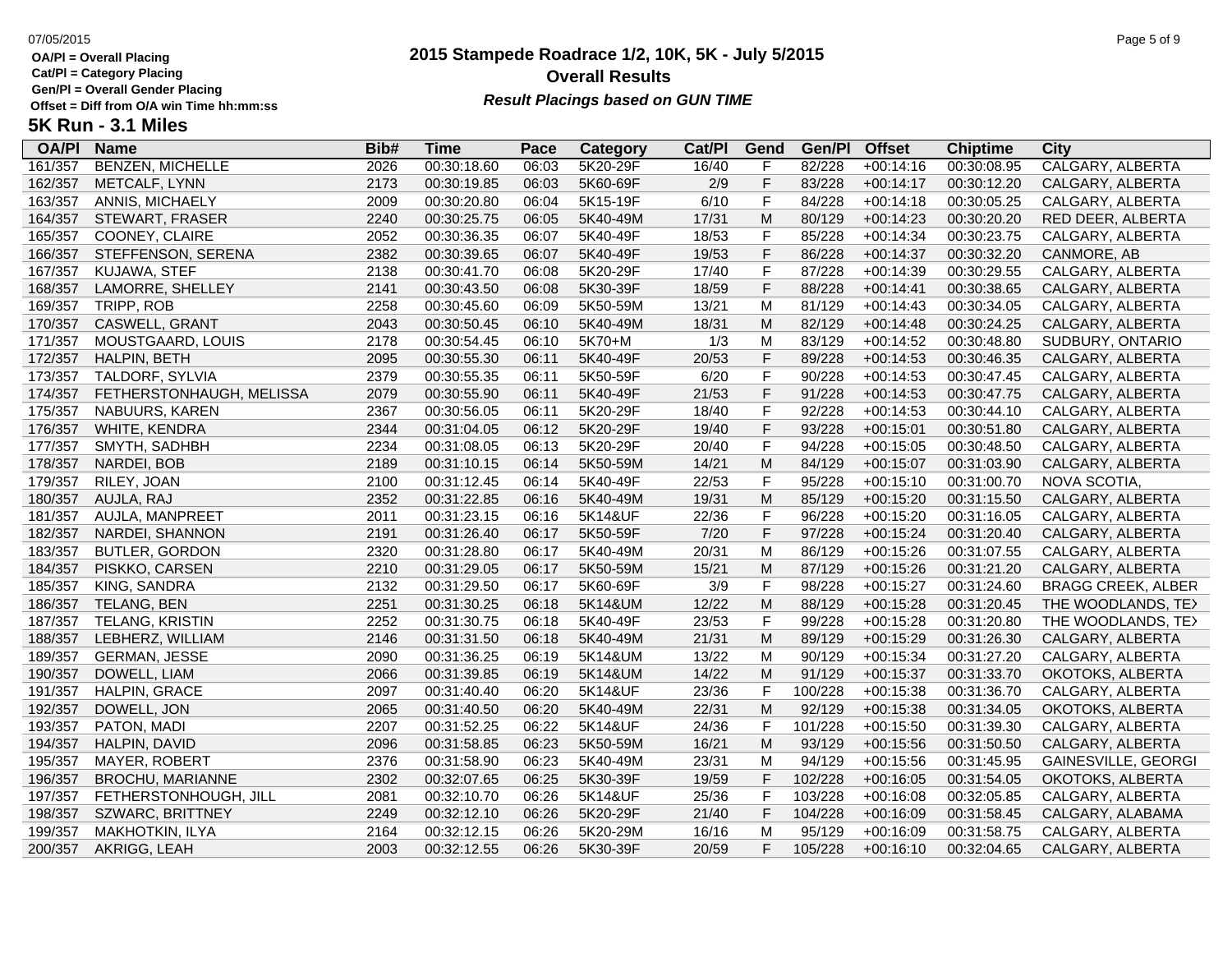**Cat/Pl = Category Placing**

**Gen/Pl = Overall Gender Placing**

## **2015 Stampede Roadrace 1/2, 10K, 5K - July 5/2015** 07/05/2015 Page 6 of 9 **Overall Results** Gen/PI = Overall Gender Placing<br>Offset = Diff from O/A win Time hh:mm:ss *Result Placings based on GUN TIME*

| <b>OA/PI</b> | <b>Name</b>              | Bib# | <b>Time</b> | Pace  | Category | Cat/PI | Gend | Gen/Pl  | <b>Offset</b> | <b>Chiptime</b> | City                      |
|--------------|--------------------------|------|-------------|-------|----------|--------|------|---------|---------------|-----------------|---------------------------|
| 201/357      | <b>SCOTT, TAMMI</b>      | 2226 | 00:32:13.20 | 06:26 | 5K30-39F | 21/59  | F    | 106/228 | $+00:16:10$   | 00:32:00.70     | <b>CALGARY, ALBERTA</b>   |
| 202/357      | FERGUSON, JESSE          | 2076 | 00:32:16.45 | 06:27 | 5K30-39M | 13/20  | M    | 96/129  | $+00:16:14$   | 00:32:01.75     | CALGARY, ALBERTA          |
| 203/357      | ESPEY, FINN              | 2072 | 00:32:21.35 | 06:28 | 5K14&UM  | 15/22  | м    | 97/129  | $+00:16:19$   | 00:32:10.30     | CALGARY, ALBERTA          |
| 204/357      | <b>HILLIARD, TREVOR</b>  | 2343 | 00:32:22.20 | 06:28 | 5K40-49M | 24/31  | M    | 98/129  | $+00:16:19$   | 00:32:03.85     | AIRDRIE, ALBERTA          |
| 205/357      | <b>SMIT, LAURIE ANNE</b> | 2231 | 00:32:23.25 | 06:28 | 5K50-59F | 8/20   | F    | 107/228 | $+00:16:21$   | 00:32:17.25     | HUMBOLDT, SASKATCI        |
| 206/357      | SMITH, JOANNE            | 2232 | 00:32:38.15 | 06:31 | 5K40-49F | 24/53  | F    | 108/228 | $+00:16:35$   | 00:32:16.80     | CALGARY, ALBERTA          |
| 207/357      | AIELLO, ROBERT           | 2389 | 00:32:40.25 | 06:32 | 5K60-69M | 7/8    | M    | 99/129  | $+00:16:38$   | 00:32:26.35     | CALGARY, ALBERTA          |
| 208/357      | <b>BECKMAN, KOURTNEY</b> | 2323 | 00:32:41.10 | 06:32 | 5K30-39F | 22/59  | F    | 109/228 | $+00:16:38$   | 00:32:34.25     | KITCHENER, ONTARIO        |
| 209/357      | CHANDRA, SITARA          | 2392 | 00:32:41.35 | 06:32 | 5K20-29F | 22/40  | F    | 110/228 | $+00:16:39$   | 00:32:17.95     | CHICAGO, ILL              |
| 210/357      | SUH, KWANG               | 2248 | 00:32:42.25 | 06:32 | 5K40-49M | 25/31  | M    | 100/129 | $+00:16:40$   | 00:32:27.30     | CALGARY, ALBERTA          |
| 211/357      | <b>BARRETT, WILL</b>     | 2021 | 00:32:42.60 | 06:32 | 5K14&UM  | 16/22  | M    | 101/129 | $+00:16:40$   | 00:32:23.70     | KATHYRN, ALBERTA          |
| 212/357      | MUNDT, ANNA SASKIA       | 2184 | 00:32:45.25 | 06:33 | 5K14&UF  | 26/36  | F    | 111/228 | $+00:16:43$   | 00:32:36.60     | <b>BRAGG CREEK, ALBER</b> |
| 213/357      | MULDER-SUH, LAURA        | 2183 | 00:32:59.40 | 06:35 | 5K30-39F | 23/59  | F    | 112/228 | $+00:16:57$   | 00:32:45.85     | CALGARY, ALBERTA          |
| 214/357      | WITHELL, JOSH            | 2275 | 00:33:00.25 | 06:36 | 5K30-39M | 14/20  | M    | 102/129 | $+00:16:58$   | 00:32:27.00     | CALGARY, ALBERTA          |
| 215/357      | LAMOTHE, JEREMY          | 2364 | 00:33:00.40 | 06:36 | 5K30-39M | 15/20  | М    | 103/129 | $+00:16:58$   | 00:32:25.85     | CALGARY, ALBERTA          |
| 216/357      | <b>ADOLF, TORI</b>       | 2001 | 00:33:02.40 | 06:36 | 5K20-29F | 23/40  | F    | 113/228 | $+00:17:00$   | 00:32:42.55     | TROCHU, ALBERTA           |
| 217/357      | SINGLETON, GRACIE        | 2229 | 00:33:06.55 | 06:37 | 5K14&UF  | 27/36  | F    | 114/228 | $+00:17:04$   | 00:32:50.00     | CALGARY, ALBERTA          |
| 218/357      | SARETSKY, LAUREN         | 2224 | 00:33:07.75 | 06:37 | 5K15-19F | 7/10   | F    | 115/228 | $+00:17:05$   | 00:32:53.85     | CALGARY, ALBERTA          |
| 219/357      | SINGLETON, JUNE          | 2230 | 00:33:09.80 | 06:37 | 5K40-49F | 25/53  | F    | 116/228 | $+00:17:07$   | 00:32:53.05     | CALGARY, ALBERTA          |
| 220/357      | RUDY, CAROL              | 2312 | 00:33:11.35 | 06:38 | 5K50-59F | 9/20   | F    | 117/228 | $+00:17:09$   | 00:32:56.15     | CALGARY, ALBERTA          |
| 221/357      | RUDY, BLAIR              | 2311 | 00:33:11.50 | 06:38 | 5K50-59M | 17/21  | M    | 104/129 | $+00:17:09$   | 00:32:56.80     | CALGARY, ALBERTA          |
| 222/357      | LONG, JILL               | 2338 | 00:33:13.40 | 06:38 | 5K30-39F | 24/59  | F    | 118/228 | $+00:17:11$   | 00:32:50.75     | CALGARY, ALBERTA          |
| 223/357      | HOGAN, JACK              | 2113 | 00:33:23.05 | 06:40 | 5K14&UM  | 17/22  | М    | 105/129 | $+00:17:20$   | 00:33:07.05     | ST FEREOL LES NEIGE       |
| 224/357      | BOUCHARD, ANNE-RENEE     | 2033 | 00:33:23.65 | 06:40 | 5K40-49F | 26/53  | F    | 119/228 | $+00:17:21$   | 00:33:07.65     | ST FEREOL LES NEIGE       |
| 225/357      | HIGH, HEATHER            | 2107 | 00:33:32.65 | 06:42 | 5K30-39F | 25/59  | F    | 120/228 | $+00:17:30$   | 00:33:20.15     | LANGDON, ALBERTA          |
| 226/357      | CROSBIE, SARAH           | 2059 | 00:33:40.70 | 06:44 | 5K30-39F | 26/59  | F    | 121/228 | $+00:17:38$   | 00:33:29.85     | CALGARY, ALBERTA          |
| 227/357      | MACDONALD, HOPE          | 2156 | 00:33:41.35 | 06:44 | 5K40-49F | 27/53  | F    | 122/228 | $+00:17:39$   | 00:33:21.80     | CALGARY, ALBERTA          |
| 228/357      | <b>BIG SNAKE, MEAGAN</b> | 2301 | 00:33:46.30 | 06:45 | 5K20-29F | 24/40  | F    | 123/228 | $+00:17:44$   | 00:33:23.10     | SIKSIKA, ALBERTA          |
| 229/357      | <b>BIG SNAKE, MARIA</b>  | 2300 | 00:33:46.35 | 06:45 | 5K40-49F | 28/53  | F    | 124/228 | $+00:17:44$   | 00:33:23.35     | SIKSIKA, ALBERTA          |
| 230/357      | BARRETT, DAWN            | 2018 | 00:33:46.65 | 06:45 | 5K30-39F | 27/59  | F    | 125/228 | $+00:17:44$   | 00:33:27.40     | KATHYRN, ALBERTA          |
| 231/357      | ALDOUS-SCHLEINDL, KATHY  | 2005 | 00:33:51.30 | 06:46 | 5K40-49F | 29/53  | F    | 126/228 | $+00:17:49$   | 00:33:39.95     | CALGARY, ALBERTA          |
| 232/357      | REINHOLCZ, JODI          | 2409 | 00:33:58.95 | 06:47 | 5K20-29F | 25/40  | F    | 127/228 | $+00:17:56$   | 00:33:45.65     | CALGARY, ALBERTA          |
| 233/357      | CONOLLY, KATRINA         | 2051 | 00:34:03.15 | 06:48 | 5K20-29F | 26/40  | F    | 128/228 | $+00:18:00$   | 00:33:51.50     | ACME, ALBERTA             |
| 234/357      | ABRAMSKI, HANNAH         | 2322 | 00:34:03.85 | 06:48 | 5K15-19F | 8/10   | F    | 129/228 | $+00:18:01$   | 00:33:58.95     | CALGARY, ALBERTA          |
| 235/357      | <b>BLACK, SHANNON</b>    | 2030 | 00:34:05.55 | 06:49 | 5K20-29F | 28/40  | F    | 131/228 | $+00:18:03$   | 00:33:55.10     | CALGARY, ALBERTA          |
| 236/357      | <b>BLACK, MEGHAN</b>     | 2029 | 00:34:05.55 | 06:49 | 5K20-29F | 27/40  | F    | 130/228 | $+00:18:03$   | 00:33:55.10     | CALGARY, ALBERTA          |
| 237/357      | BERENGUER, PATRICIA      | 2027 | 00:34:10.05 | 06:50 | 5K30-39F | 28/59  | F    | 132/228 | $+00:18:07$   | 00:33:56.80     | CALGARY, ALBERTA          |
| 238/357      | NAKASKA, KAREN           | 2188 | 00:34:13.25 | 06:50 | 5K50-59F | 10/20  | F    | 133/228 | $+00:18:11$   | 00:33:53.15     | AIRDRIE, ALBERTA          |
| 239/357      | KONONOVA, ALEKSANDRA     | 2136 | 00:34:13.65 | 06:50 | 5K30-39F | 29/59  | F    | 134/228 | $+00:18:11$   | 00:34:06.05     | CALGARY, ALBERTA          |
| 240/357      | <b>KRESS, MICHELE</b>    | 2400 | 00:34:27.65 | 06:53 | 5K40-49F | 30/53  | F    | 135/228 | $+00:18:25$   | 00:33:58.10     | LETHBRIDGE, AB            |
|              |                          |      |             |       |          |        |      |         |               |                 |                           |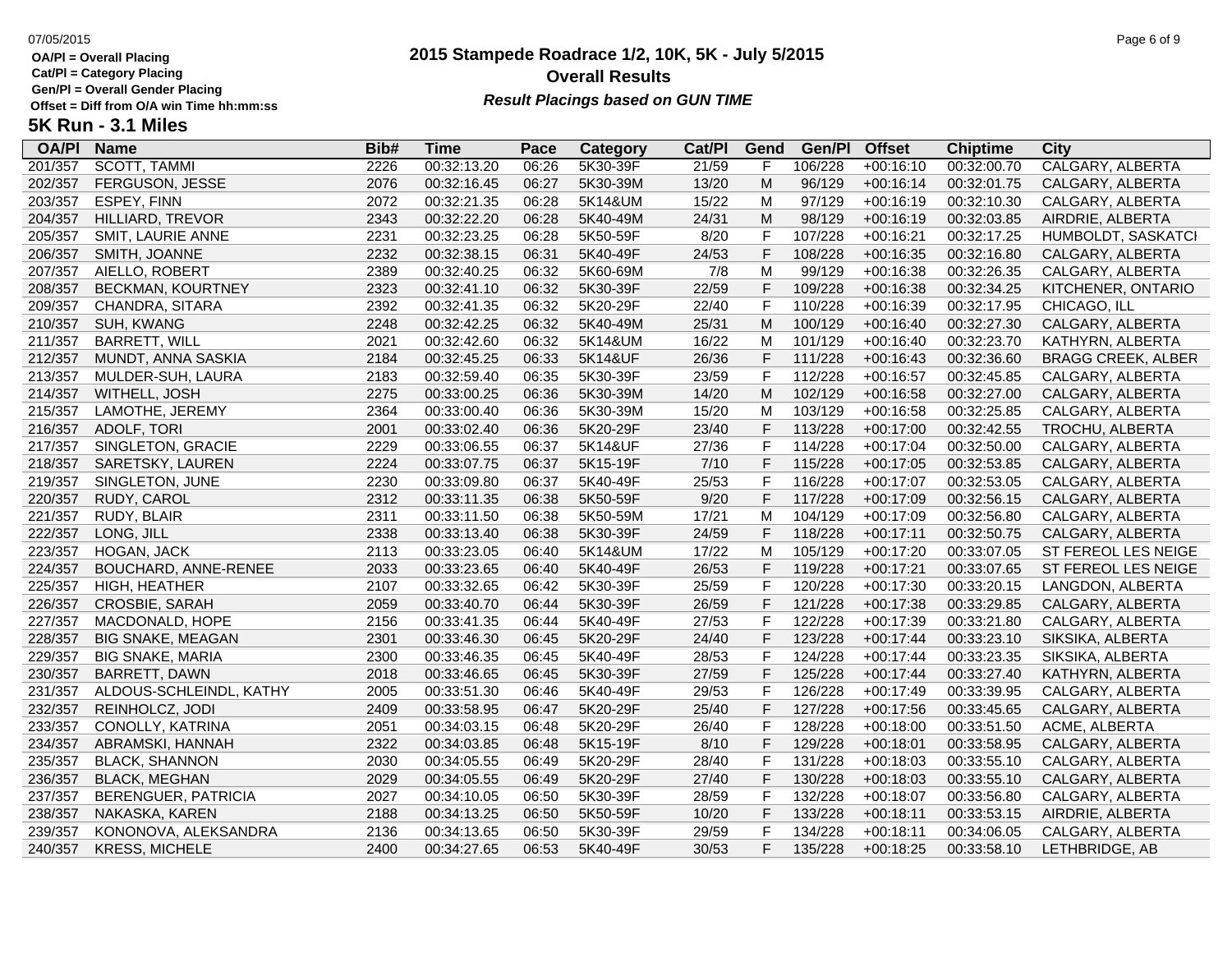**Cat/Pl = Category Placing**

**Gen/Pl = Overall Gender Placing**

### **2015 Stampede Roadrace 1/2, 10K, 5K - July 5/2015** 07/05/2015 Page 7 of 9 **Overall Results Result Placings based on GUN TIME**

| <b>OA/PI</b> | <b>Name</b>               | Bib# | Time        | Pace  | Category | Cat/PI | Gend         | Gen/Pl  | <b>Offset</b> | <b>Chiptime</b> | City               |
|--------------|---------------------------|------|-------------|-------|----------|--------|--------------|---------|---------------|-----------------|--------------------|
| 241/357      | ARSENAULT, JENNIFER       | 2010 | 00:34:28.30 | 06:53 | 5K30-39F | 30/59  | F            | 136/228 | $+00:18:26$   | 00:34:22.90     | AIRDRIE, ALBERTA   |
| 242/357      | <b>VOSBURGH, ART</b>      | 2261 | 00:34:31.30 | 06:54 | 5K50-59M | 18/21  | M            | 106/129 | $+00:18:29$   | 00:34:12.00     | CALGARY, ALBERTA   |
| 243/357      | <b>BROOKS, SUSAN</b>      | 2037 | 00:34:33.60 | 06:54 | 5K40-49F | 31/53  | $\mathsf F$  | 137/228 | $+00:18:31$   | 00:34:15.00     | CALGARY, ALBERTA   |
| 244/357      | FETHERSTONHAUGH, KEN      | 2078 | 00:34:35.75 | 06:55 | 5K40-49M | 26/31  | M            | 107/129 | $+00:18:33$   | 00:34:28.20     | CALGARY, ALBERTA   |
| 245/357      | FETHERSTONHAUGH, TEAGHAN  | 2080 | 00:34:35.90 | 06:55 | 5K14&UF  | 28/36  | $\mathsf F$  | 138/228 | $+00:18:33$   | 00:34:28.75     | CALGARY, ALBERTA   |
| 246/357      | MOORE, WENDI              | 2396 | 00:34:40.85 | 06:56 | 5K40-49F | 32/53  | $\mathsf F$  | 139/228 | $+00:18:38$   | 00:34:28.70     | CALGARY,           |
| 247/357      | STEIDL, MICHELLE          | 2289 | 00:34:41.30 | 06:56 | 5K30-39F | 31/59  | $\mathsf{F}$ | 140/228 | $+00:18:39$   | 00:34:14.35     | CALGARY, ALBERTA   |
| 248/357      | FITZOWICH, KATHY          | 2082 | 00:34:47.00 | 06:57 | 5K50-59F | 11/20  | $\mathsf F$  | 141/228 | $+00:18:44$   | 00:34:28.05     | CALGARY, ALBERTA   |
| 249/357      | <b>BURTON, ASSA</b>       | 2325 | 00:34:55.90 | 06:59 | 5K30-39F | 32/59  | $\mathsf{F}$ | 142/228 | $+00:18:53$   | 00:34:28.25     | CALGARY, ALBERTA   |
| 250/357      | CASSIDY, IVADELLE         | 2402 | 00:34:56.35 | 06:59 | 5K60-69F | 4/9    | $\mathsf F$  | 143/228 | $+00:18:54$   | 00:34:28.55     | CALGARY, AB        |
| 251/357      | <b>BABCOCK, MAGGIE</b>    | 2014 | 00:34:59.20 | 06:59 | 5K20-29F | 29/40  | F            | 144/228 | $+00:18:56$   | 00:34:34.40     | CALGARY, ALBERTA   |
| 252/357      | <b>BRATIC, BRANKA</b>     | 2324 | 00:35:00.60 | 07:00 | 5K50-59F | 12/20  | $\mathsf{F}$ | 145/228 | $+00:18:58$   | 00:34:46.75     | CALGARY, ALBERTA   |
| 253/357      | RUHLAND, BILL             | 2221 | 00:35:01.40 | 07:00 | 5K50-59M | 19/21  | M            | 108/129 | $+00:18:59$   | 00:34:45.40     | CALGARY, ALBERTA   |
| 254/357      | ADOLF, MAGGIE             | 2000 | 00:35:01.70 | 07:00 | 5K15-19F | 9/10   | $\mathsf F$  | 146/228 | $+00:18:59$   | 00:34:40.65     | AIRDRIE, ALBERTA   |
| 255/357      | FRYIA, MARCUS             | 2087 | 00:35:07.75 | 07:01 | 5K30-39M | 16/20  | M            | 109/129 | $+00:19:05$   | 00:34:58.00     | CALGARY, ALBERTA   |
| 256/357      | CORNELSSEN, CHRISTA       | 2356 | 00:35:09.90 | 07:01 | 5K30-39F | 33/59  | $\mathsf F$  | 147/228 | $+00:19:07$   | 00:34:56.55     | STETTLER, ALBERTA  |
| 257/357      | CRERAR, ERIN              | 2057 | 00:35:12.05 | 07:02 | 5K30-39F | 34/59  | $\mathsf F$  | 148/228 | $+00:19:09$   | 00:34:28.60     | CALGARY, ALBERTA   |
| 258/357      | LAROCHELLE, MARIE         | 2291 | 00:35:13.55 | 07:02 | 5K50-59F | 13/20  | $\mathsf{F}$ | 149/228 | $+00:19:11$   | 00:35:04.90     | CALGARY, ALBERTA   |
| 259/357      | MURPHY, NICOLE            | 2185 | 00:35:18.25 | 07:03 | 5K30-39F | 35/59  | $\mathsf F$  | 150/228 | $+00:19:16$   | 00:34:50.00     | CALGARY, ALBERTA   |
| 260/357      | MACKAN, KRISTINA          | 2287 | 00:35:18.35 | 07:03 | 5K40-49F | 33/53  | $\mathsf{F}$ | 151/228 | $+00:19:16$   | 00:34:50.85     | STRATHMORE, ALBERT |
| 261/357      | YEE, MASON                | 2280 | 00:35:20.90 | 07:04 | 5K14&UM  | 18/22  | M            | 110/129 | $+00:19:18$   | 00:35:07.50     | CALGARY, ALBERTA   |
| 262/357      | YEE, BRIAN                | 2279 | 00:35:22.55 | 07:04 | 5K40-49M | 27/31  | M            | 111/129 | $+00:19:20$   | 00:35:09.20     | CALGARY, ALBERTA   |
| 263/357      | FURGASON, TAMMY           | 2088 | 00:35:29.15 | 07:05 | 5K30-39F | 36/59  | $\mathsf F$  | 152/228 | $+00:19:26$   | 00:35:06.30     | CALGARY, ALBERTA   |
| 264/357      | HAID, ERIN                | 2348 | 00:35:34.15 | 07:06 | 5K40-49F | 34/53  | F            | 153/228 | $+00:19:31$   | 00:35:19.30     | CALGARY, ALBERTA   |
| 265/357      | NISCAK, TARA              | 2391 | 00:35:51.85 | 07:10 | 5K30-39F | 37/59  | $\mathsf{F}$ | 154/228 | $+00:19:49$   | 00:35:20.20     | CALGARY, ALBERTA   |
| 266/357      | CORNELSSEN, KYLAR         | 2357 | 00:35:53.35 | 07:10 | 5K14&UF  | 29/36  | $\mathsf{F}$ | 155/228 | $+00:19:51$   | 00:35:40.25     | STETTLER, ALBERTA  |
| 267/357      | CORNELSSEN, WAYNE         | 2359 | 00:35:53.70 | 07:10 | 5K30-39M | 17/20  | M            | 112/129 | $+00:19:51$   | 00:35:40.00     | STETTLER, ALBERTA  |
| 268/357      | TAYLOR, JAKE              | 2316 | 00:35:56.50 | 07:11 | 5K14&UM  | 19/22  | M            | 113/129 | $+00:19:54$   | 00:35:55.45     | EDMONTON, ALBERTA  |
| 269/357      | MCKITTRICK, ROBIN         | 2172 | 00:36:00.25 | 07:12 | 5K40-49M | 28/31  | M            | 114/129 | $+00:19:58$   | 00:35:47.80     | AIRDRIE, ALBERTA   |
| 270/357      | TONGE, ALISON             | 2257 | 00:36:09.75 | 07:13 | 5K20-29F | 30/40  | $\mathsf F$  | 156/228 | $+00:20:07$   | 00:36:00.45     | CALGARY, ALBERTA   |
| 271/357      | MACDONALD, MAGGIE         | 2158 | 00:36:09.95 | 07:13 | 5K20-29F | 31/40  | $\mathsf{F}$ | 157/228 | $+00:20:07$   | 00:36:00.80     | CALGARY, ALBERTA   |
| 272/357      | KEATLEY, ANNIKA           | 2127 | 00:36:16.15 | 07:15 | 5K14&UF  | 30/36  | $\mathsf{F}$ | 158/228 | $+00:20:13$   | 00:36:01.80     | CALGARY, ALBERTA   |
| 273/357      | STONE, ANNE               | 2245 | 00:36:36.75 | 07:19 | 5K50-59F | 14/20  | $\mathsf F$  | 159/228 | $+00:20:34$   | 00:36:13.25     | CALGARY, ALBERTA   |
| 274/357      | BEDARD, BECKY             | 2023 | 00:36:40.80 | 07:20 | 5K40-49F | 35/53  | $\mathsf F$  | 160/228 | $+00:20:38$   | 00:36:23.95     | CALGARY, ALBERTA   |
| 275/357      | ESTABROOKS, GAYLE         | 2073 | 00:36:44.70 | 07:20 | 5K50-59F | 15/20  | $\mathsf{F}$ | 161/228 | $+00:20:42$   | 00:36:44.70     | TORONTO, ONTARIO   |
| 276/357      | MAYNES, SHANNON           | 2168 | 00:36:44.90 | 07:20 | 5K30-39F | 38/59  | $\mathsf F$  | 162/228 | $+00:20:42$   | 00:36:23.35     | CALGARY, ALBERTA   |
| 277/357      | MASTALIC, MICK            | 2167 | 00:36:59.20 | 07:23 | 5K40-49M | 29/31  | M            | 115/129 | $+00:20:56$   | 00:36:38.50     | CALGARY, ALBERTA   |
| 278/357      | FETH, MARRY               | 2410 | 00:37:00.75 | 07:24 | 5K30-39F | 39/59  | F            | 163/228 | $+00:20:58$   | 00:36:55.35     | CALGARY, ALBERTA   |
| 280/357      | BOUCHARD, MARIE-CHRISTINE | 2034 | 00:37:03.85 | 07:24 | 5K40-49F | 36/53  | F            | 165/228 | $+00:21:01$   | 00:36:49.15     | CALGARY, ALBERTA   |
| 279/357      | ANNIS, KATRINA            | 2008 | 00:37:03.85 | 07:24 | 5K14&UF  | 31/36  | F            | 164/228 | $+00:21:01$   | 00:36:49.10     | CALGARY, ALBERTA   |
|              |                           |      |             |       |          |        |              |         |               |                 |                    |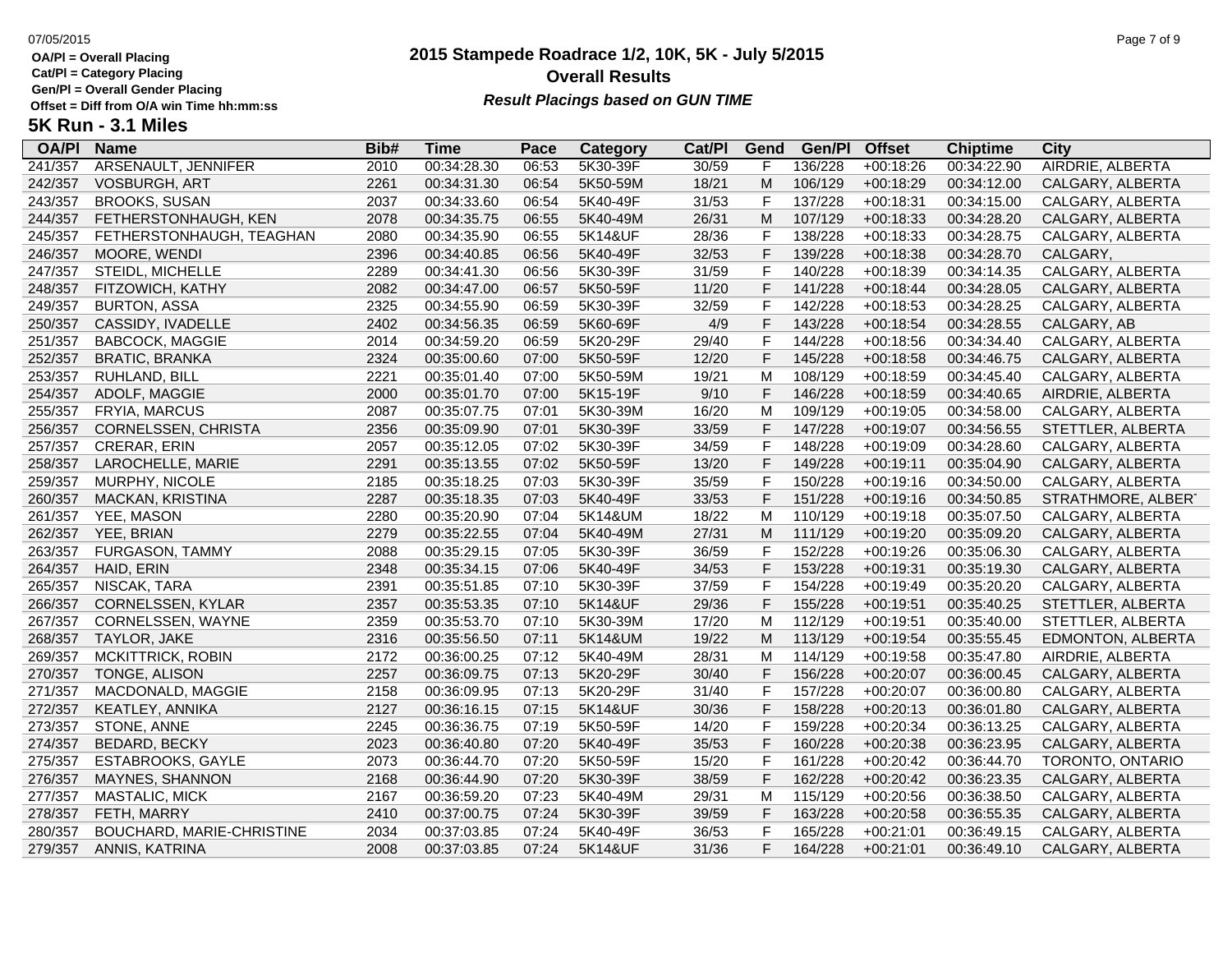**Cat/Pl = Category Placing**

**Gen/Pl = Overall Gender Placing**

## **2015 Stampede Roadrace 1/2, 10K, 5K - July 5/2015** 07/05/2015 Page 8 of 9 **Overall Results** Gen/PI = Overall Gender Placing<br>Offset = Diff from O/A win Time hh:mm:ss *Result Placings based on GUN TIME*

| <b>OA/PI</b> | <b>Name</b>                   | Bib# | Time        | Pace  | Category           | Cat/PI | Gend        | Gen/Pl  | <b>Offset</b> | <b>Chiptime</b> | City                    |
|--------------|-------------------------------|------|-------------|-------|--------------------|--------|-------------|---------|---------------|-----------------|-------------------------|
| 281/357      | SHI, IVY                      | 2332 | 00:37:05.55 | 07:25 | <b>5K14&amp;UF</b> | 32/36  |             | 166/228 | $+00:21:03$   | 00:37:04.85     | <b>CALGARY, ALBERTA</b> |
| 282/357      | KEATLEY, JOSH                 | 2128 | 00:37:10.25 | 07:26 | 5K40-49M           | 30/31  | M           | 116/129 | $+00:21:08$   | 00:36:55.90     | CALGARY, ALBERTA        |
| 283/357      | AZPIAZU, MARIA CHRISTINA      | 2013 | 00:37:17.20 | 07:27 | 5K60-69F           | 5/9    | F           | 167/228 | $+00:21:14$   | 00:37:07.45     | CALGARY, ALBERTA        |
| 284/357      | GILLINGWATER, SUSAN ELIZABETH | 2363 | 00:37:25.45 | 07:29 | 5K40-49F           | 37/53  | F           | 168/228 | $+00:21:23$   | 00:37:08.80     | CALGARY, ALBERTA        |
| 285/357      | DONAHUE, MARLENE              | 2064 | 00:37:44.35 | 07:32 | 5K60-69F           | 6/9    | F           | 169/228 | $+00:21:42$   | 00:37:18.25     | CALGARY, ALBERTA        |
| 286/357      | LEBLANC, TANYS                | 2147 | 00:37:46.55 | 07:33 | 5K40-49F           | 38/53  | F           | 170/228 | $+00:21:44$   | 00:37:26.20     | CALGARY, ALBERTA        |
| 287/357      | PATEL, SAHIL                  | 2206 | 00:37:50.30 | 07:34 | 5K14&UM            | 20/22  | M           | 117/129 | $+00:21:48$   | 00:37:43.75     | CARY, NORTH CARO        |
| 288/357      | PATEL, RAIYA                  | 2205 | 00:37:53.85 | 07:34 | 5K14&UF            | 33/36  | F           | 171/228 | $+00:21:51$   | 00:37:47.80     | CARY, NORTH CARO        |
| 289/357      | JAEGER, SANDY                 | 2120 | 00:37:56.90 | 07:35 | 5K50-59F           | 16/20  | F           | 172/228 | $+00:21:54$   | 00:37:38.40     | COCHRANE, ALBERTA       |
| 290/357      | LEBHERZ, KAYE                 | 2145 | 00:38:00.20 | 07:36 | 5K30-39F           | 40/59  | F           | 173/228 | $+00:21:57$   | 00:37:55.75     | CALGARY, ALBERTA        |
| 291/357      | YOUNGBERG, KAREN              | 2373 | 00:38:09.85 | 07:37 | 5K40-49F           | 39/53  | F           | 174/228 | $+00:22:07$   | 00:38:00.65     | CALGARY, ALBERTA        |
| 292/357      | HILL, CASSANDRA               | 2329 | 00:38:12.35 | 07:38 | 5K20-29F           | 32/40  | F           | 175/228 | $+00:22:10$   | 00:38:03.00     | CALGARY, ALBERTA        |
| 293/357      | MOUSTGAARD, MAUREEN           | 2179 | 00:38:14.35 | 07:38 | 5K60-69F           | 7/9    | F           | 176/228 | $+00:22:12$   | 00:37:55.50     | SUDBURY, ONTARIO        |
| 294/357      | <b>GRIFFITHS, BARRIE</b>      | 2347 | 00:38:22.90 | 07:40 | 5K70+M             | 2/3    | M           | 118/129 | $+00:22:20$   | 00:38:06.35     | CALGARY, ALBERTA        |
| 295/357      | <b>WALKER, STEPHANIE</b>      | 2262 | 00:38:24.05 | 07:40 | 5K14&UF            | 34/36  | F           | 177/228 | $+00:22:21$   | 00:38:14.80     | CALGARY, ALBERTA        |
| 296/357      | YUEN, FRANCES                 | 2283 | 00:38:24.30 | 07:40 | 5K40-49F           | 40/53  | $\mathsf F$ | 178/228 | $+00:22:22$   | 00:38:14.95     | CALGARY, ALBERTA        |
| 297/357      | HIZON, MARINEL                | 2349 | 00:38:26.20 | 07:41 | 5K20-29F           | 33/40  | F           | 179/228 | $+00:22:23$   | 00:38:18.00     | CALGARY, ALBERTA        |
| 298/357      | THOMSON, JACK                 | 2254 | 00:38:28.60 | 07:41 | 5K14&UM            | 21/22  | M           | 119/129 | $+00:22:26$   | 00:38:28.60     | CALGARY, ALBERTA        |
| 299/357      | THOMSON, ROBELLA              | 2255 | 00:38:49.25 | 07:45 | 5K40-49F           | 41/53  | F           | 180/228 | $+00:22:47$   | 00:38:49.25     | CALGARY, ALBERTA        |
| 300/357      | PARADIS, GILBERT              | 2201 | 00:39:03.25 | 07:48 | 5K30-39M           | 18/20  | M           | 120/129 | $+00:23:01$   | 00:38:38.80     | CASTOR, ALBERTA         |
| 301/357      | JOHNSON, WENDY                | 2330 | 00:39:04.60 | 07:48 | 5K30-39F           | 41/59  | F           | 181/228 | $+00:23:02$   | 00:38:43.15     | CALGARY, ALBERTA        |
| 302/357      | YOUNG, KRISTIN                | 2281 | 00:39:19.05 | 07:51 | 5K30-39F           | 42/59  | F           | 182/228 | $+00:23:16$   | 00:39:09.00     | CALGARY, ALBERTA        |
| 303/357      | LEGER, NADINE                 | 2149 | 00:39:22.15 | 07:52 | 5K40-49F           | 42/53  | F           | 183/228 | $+00:23:19$   | 00:38:42.00     | CALGARY, ALBERTA        |
| 304/357      | <b>BROSE, JULIE</b>           | 2038 | 00:39:24.40 | 07:52 | 5K40-49F           | 43/53  | F           | 184/228 | $+00:23:22$   | 00:38:44.15     | CALGARY, ALBERTA        |
| 305/357      | HANNAH, AMANDA                | 2099 | 00:39:39.25 | 07:55 | 5K30-39F           | 43/59  | F           | 185/228 | $+00:23:37$   | 00:39:34.95     | CALGARY, ALBERTA        |
| 306/357      | HIGMAN, HEATHER               | 2108 | 00:39:47.15 | 07:57 | 5K50-59F           | 17/20  | F           | 186/228 | $+00:23:44$   | 00:39:13.40     | CHESTEMERE, ALBERT      |
| 307/357      | <b>KETCHEN, CURT</b>          | 2130 | 00:39:56.70 | 07:59 | 5K50-59M           | 20/21  | M           | 121/129 | $+00:23:54$   | 00:39:42.65     | CALGARY, ALBERTA        |
| 308/357      | <b>GLAUD SLAVIN, MAIYSHA</b>  | 2093 | 00:39:58.70 | 07:59 | 5K30-39F           | 44/59  | $\mathsf F$ | 187/228 | $+00:23:56$   | 00:39:55.00     | CANMORE, ALBERTA        |
| 309/357      | <b>STABLES, CHRISTINE</b>     | 2411 | 00:40:24.45 | 08:04 | 5K30-39F           | 45/59  | F           | 188/228 | $+00:24:22$   | 00:40:07.60     | CALGARY, ALBERTA        |
| 310/357      | STABLES, JOANNE               | 2387 | 00:40:24.55 | 08:04 | 5K60-69F           | 8/9    | F           | 189/228 | $+00:24:22$   | 00:40:06.90     | CALGARY, ALBERTA        |
| 311/357      | LONGWORTH, MEGHAN             | 2341 | 00:40:34.25 | 08:06 | 5K20-29F           | 34/40  | F           | 190/228 | $+00:24:32$   | 00:40:16.05     | CALGARY, ALBERTA        |
| 312/357      | TALDORF, KRISTA               | 2333 | 00:40:44.40 | 08:08 | 5K40-49F           | 44/53  | F           | 191/228 | $+00:24:42$   | 00:40:35.65     | CALGARY, ALBERTA        |
| 313/357      | CAREFOOT, LAURA               | 2346 | 00:40:54.50 | 08:10 | 5K20-29F           | 35/40  | F           | 192/228 | $+00:24:52$   | 00:40:38.45     | CALGARY, ALBERTA        |
| 314/357      | PRUSINA, MEGHAN               | 2212 | 00:40:54.60 | 08:10 | 5K30-39F           | 46/59  | F           | 193/228 | $+00:24:52$   | 00:40:37.65     | CALGARY, ALBERTA        |
| 315/357      | RANTA, GALE                   | 2214 | 00:40:58.70 | 08:11 | 5K40-49F           | 45/53  | F           | 194/228 | $+00:24:56$   | 00:40:43.35     | AIRDRIE, ALBERTA        |
| 316/357      | MCAVOY, ELIZABETH             | 2169 | 00:41:01.60 | 08:12 | 5K15-19F           | 10/10  | $\mathsf F$ | 195/228 | $+00:24:59$   | 00:40:51.30     | CALGARY, ALBERTA        |
| 317/357      | LONGWORTH, STEPHANIE          | 2153 | 00:41:09.05 | 08:13 | 5K30-39F           | 47/59  | F           | 196/228 | $+00:25:06$   | 00:40:50.90     | COCHRANE, ALBERTA       |
| 318/357      | KISTORMA, GIZ                 | 2134 | 00:41:25.80 | 08:17 | 5K40-49F           | 46/53  | F           | 197/228 | $+00:25:23$   | 00:41:04.85     | CALGARY, ALBERTA        |
| 319/357      | MACMILLAN, LEAH               | 2160 | 00:41:26.05 | 08:17 | 5K30-39F           | 48/59  | F           | 198/228 | $+00:25:23$   | 00:40:54.75     | CALGARY, ALBERTA        |
| 320/357      | QUE, JEANNIE                  | 2213 | 00:41:26.40 | 08:17 | 5K40-49F           | 47/53  | F           | 199/228 | $+00:25:24$   | 00:41:05.65     | RICHMOND, BRITISH C     |
|              |                               |      |             |       |                    |        |             |         |               |                 |                         |